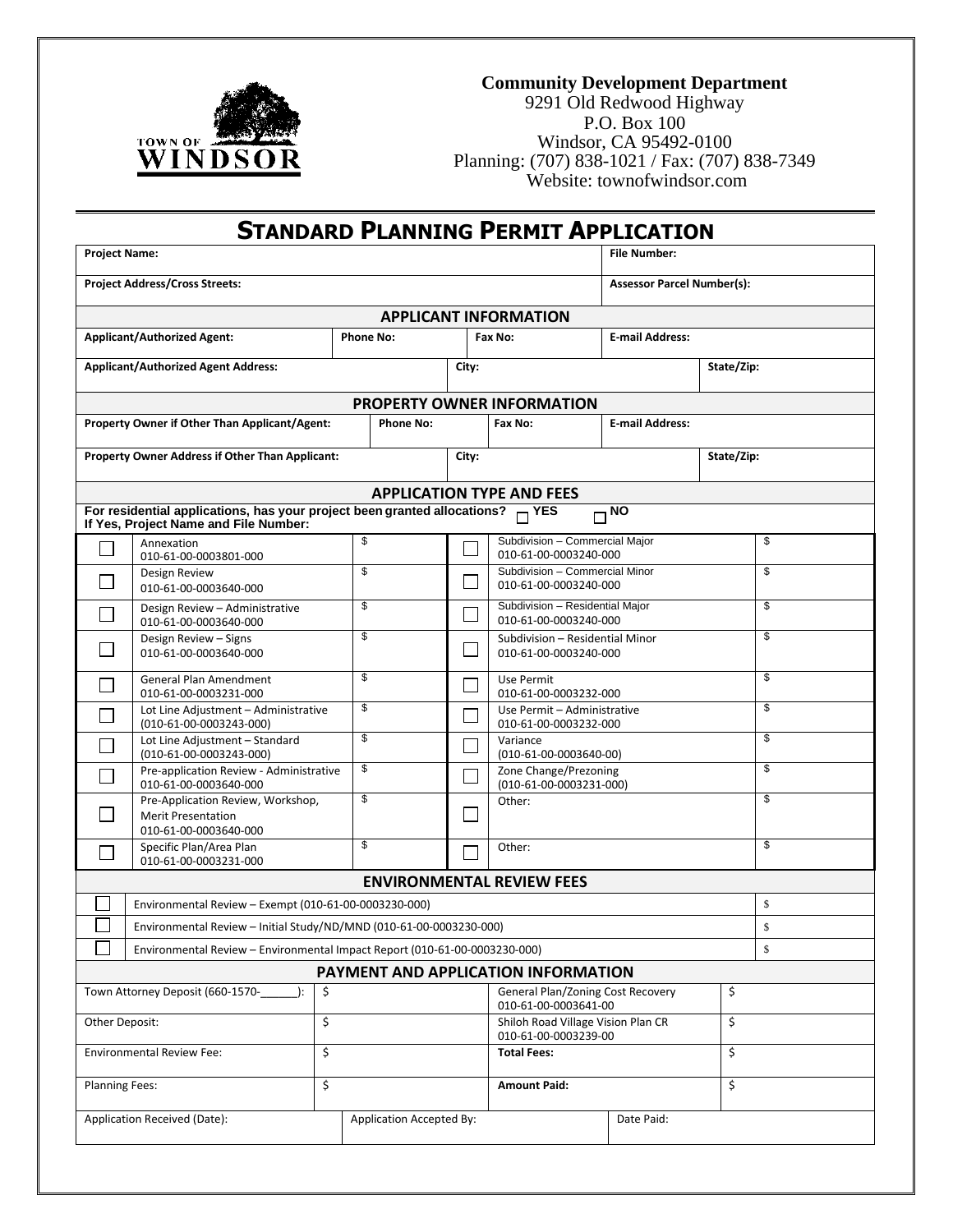# **Application Information**

| TO BE COMPLETED BY APPLICANT |  |
|------------------------------|--|
|                              |  |

| Submittal Requirements: For submittal requirements, refer to the matrix on page 3 of this application.                           |            |                                                                       |                     |                                        |                              |                           |                  |                                           |           |
|----------------------------------------------------------------------------------------------------------------------------------|------------|-----------------------------------------------------------------------|---------------------|----------------------------------------|------------------------------|---------------------------|------------------|-------------------------------------------|-----------|
| Environmental Review and Reports: Please be aware that projects are required to comply with the California Environmental         |            |                                                                       |                     |                                        |                              |                           |                  |                                           |           |
| Quality Act (CEQA). Projects will be reviewed by Staff for compliance with CEQA and Staff will determine the appropriate CEQA    |            |                                                                       |                     |                                        |                              |                           |                  |                                           |           |
| document to prepare for the project (exemption, negative declaration, etc.). In order to make this determination, specific       |            |                                                                       |                     |                                        |                              |                           |                  |                                           |           |
| reports (traffic, arborist, cultural resources, environmental site assessment, soils, etc.) and or additional information may be |            |                                                                       |                     |                                        |                              |                           |                  |                                           |           |
| required.                                                                                                                        |            |                                                                       |                     |                                        |                              |                           |                  |                                           |           |
| Office                                                                                                                           |            | TYPE OF PROJECT (check all that apply)                                |                     |                                        |                              |                           |                  |                                           |           |
|                                                                                                                                  | Commercial |                                                                       |                     | Industrial                             |                              |                           | <b>Mixed Use</b> |                                           |           |
| <b>Residential: Single family</b>                                                                                                |            | <b>Residential: Multi-Family</b>                                      | <b>ALL PROJECTS</b> | Live/Work                              |                              |                           |                  | Other:                                    |           |
| <b>Parcel Size:</b>                                                                                                              |            | Creek (adjacent/onsite):                                              |                     | Yes<br>No                              |                              |                           |                  | <b>Protected Trees:</b>                   | Yes<br>No |
| <b>Existing Pervious Surface (sf):</b>                                                                                           |            |                                                                       |                     | <b>Proposed Pervious Surface (sf):</b> |                              |                           |                  |                                           |           |
| <b>Existing Impervious Surface (sf):</b>                                                                                         |            |                                                                       |                     | Proposed Impervious Surface (sf):      |                              |                           |                  |                                           |           |
| <b>Existing Landscaping (sf):</b>                                                                                                |            |                                                                       |                     | Proposed Landscaping (sf):             |                              |                           |                  |                                           |           |
| <b>Existing Lot Coverage (sf</b>                                                                                                 |            |                                                                       |                     | Proposed Lot Coverage (sf              |                              |                           |                  |                                           |           |
| structures):                                                                                                                     |            |                                                                       | structures):        |                                        |                              |                           |                  |                                           |           |
|                                                                                                                                  |            |                                                                       |                     | <b>RESIDENTIAL PROJECTS</b>            |                              |                           |                  |                                           |           |
| <b>Existing Dwelling Units:</b>                                                                                                  |            | <b>Single-Family Units:</b>                                           |                     |                                        |                              |                           |                  | Very Low/Low (Affordable):                |           |
| <b>Removed Units:</b>                                                                                                            |            | <b>Multi-Family Units:</b>                                            |                     |                                        |                              |                           |                  | <b>Moderate (Affordable) Units:</b>       |           |
| <b>Proposed New Units:</b>                                                                                                       |            | <b>Rental Units:</b>                                                  |                     |                                        |                              | <b>Market Rate Units:</b> |                  |                                           |           |
| <b>Total Units:</b>                                                                                                              |            | <b>For Sale Units:</b>                                                |                     |                                        |                              |                           |                  | <b>Above Market Rate Units:</b>           |           |
| <b>Parking Spaces Per Unit:</b>                                                                                                  |            | <b>Guest Spaces:</b>                                                  |                     |                                        |                              |                           |                  | <b>Total Parking Spaces:</b>              |           |
| Open Space Provided and Square Footage (check all that apply):                                                                   |            |                                                                       |                     |                                        |                              |                           |                  |                                           |           |
| <b>Common Open Space</b>                                                                                                         |            | <b>Private Open Space</b>                                             |                     |                                        |                              | <b>Public Open Space</b>  |                  | <b>Public Park</b>                        |           |
| <b>Inclusionary Housing Requirement Compliance:</b>                                                                              |            | In lieu fee                                                           |                     |                                        |                              | <b>Construct Housing</b>  |                  | Other:                                    |           |
|                                                                                                                                  |            |                                                                       |                     | <b>NON-RESIDENTIAL PROJECTS</b>        |                              |                           |                  |                                           |           |
| Industrial (sf):                                                                                                                 |            |                                                                       |                     | Restaurant (sf):                       |                              |                           | Other (sf):      |                                           |           |
| Office (sf):<br>Retail (sf):<br>Total (sf):<br><b>PARKING COUNTS</b>                                                             |            |                                                                       |                     |                                        |                              |                           |                  |                                           |           |
| <b>Standard Vehicle Spaces:</b>                                                                                                  |            | <b>Open Vehicle Spaces:</b>                                           |                     |                                        |                              |                           |                  | <b>Open Bike Parking:</b>                 |           |
| <b>Compact Vehicle Spaces:</b>                                                                                                   |            | <b>Covered Vehicle Spaces:</b>                                        |                     |                                        | <b>Covered Bike Parking:</b> |                           |                  |                                           |           |
| <b>Accessible Spaces:</b>                                                                                                        |            | <b>Total Vehicle Spaces:</b>                                          |                     |                                        | <b>Bike Lockers:</b>         |                           |                  |                                           |           |
| <b>Total Vehicle Spaces:</b>                                                                                                     |            |                                                                       |                     |                                        | <b>Total Bike Parking:</b>   |                           |                  |                                           |           |
|                                                                                                                                  |            | <b>Motorcycle Parking Spaces:</b><br><b>OPERATING CHARACTERISTICS</b> |                     |                                        |                              |                           |                  |                                           |           |
| Days and Hours of Operation:                                                                                                     |            |                                                                       |                     |                                        |                              |                           |                  |                                           |           |
|                                                                                                                                  |            |                                                                       |                     |                                        |                              |                           |                  |                                           |           |
| <b>Total Number of Employees:</b>                                                                                                |            | Number of Employees on the Maximum Shift:                             |                     |                                        |                              |                           |                  | <b>Number of Shifts:</b>                  |           |
| <b>Number of Employees/Shift:</b>                                                                                                |            |                                                                       |                     |                                        |                              |                           |                  |                                           |           |
| <b>Loading Facilities:</b><br>Yes<br>No                                                                                          |            | Type/Vehicle Size:                                                    |                     |                                        |                              |                           |                  |                                           |           |
|                                                                                                                                  |            |                                                                       |                     |                                        |                              |                           |                  |                                           |           |
| Number (day/week/month):<br><b>Deliveries:</b><br>Yes<br>No                                                                      |            |                                                                       |                     |                                        |                              | Time(s) of Day:           |                  |                                           |           |
| Type (UPS, Semi-truck, etc.) and Number of Each:                                                                                 |            |                                                                       |                     |                                        |                              |                           |                  |                                           |           |
| <b>Outdoor Areas Associated With Use?</b>                                                                                        |            | <b>Outdoor Sales/Display Area:</b>                                    |                     |                                        |                              |                           |                  | If Yes, sf of Outdoor Sales/Display Area: |           |
| Yes<br>No                                                                                                                        |            | Yes<br>No                                                             |                     |                                        |                              |                           |                  |                                           |           |
| Outdoor Unloading?<br>Yes                                                                                                        |            | If yes, sf of Unibading Area:                                         |                     | <b>Outdoor Storage:</b>                |                              | Yes                       | No               | If Yes, sf of Storage:                    |           |
| No                                                                                                                               |            |                                                                       |                     |                                        |                              |                           |                  |                                           |           |
| Noise Generating Use?<br>Yes                                                                                                     | No         | If Yes, Description:                                                  |                     |                                        |                              |                           |                  |                                           |           |
|                                                                                                                                  |            |                                                                       |                     |                                        |                              |                           |                  |                                           |           |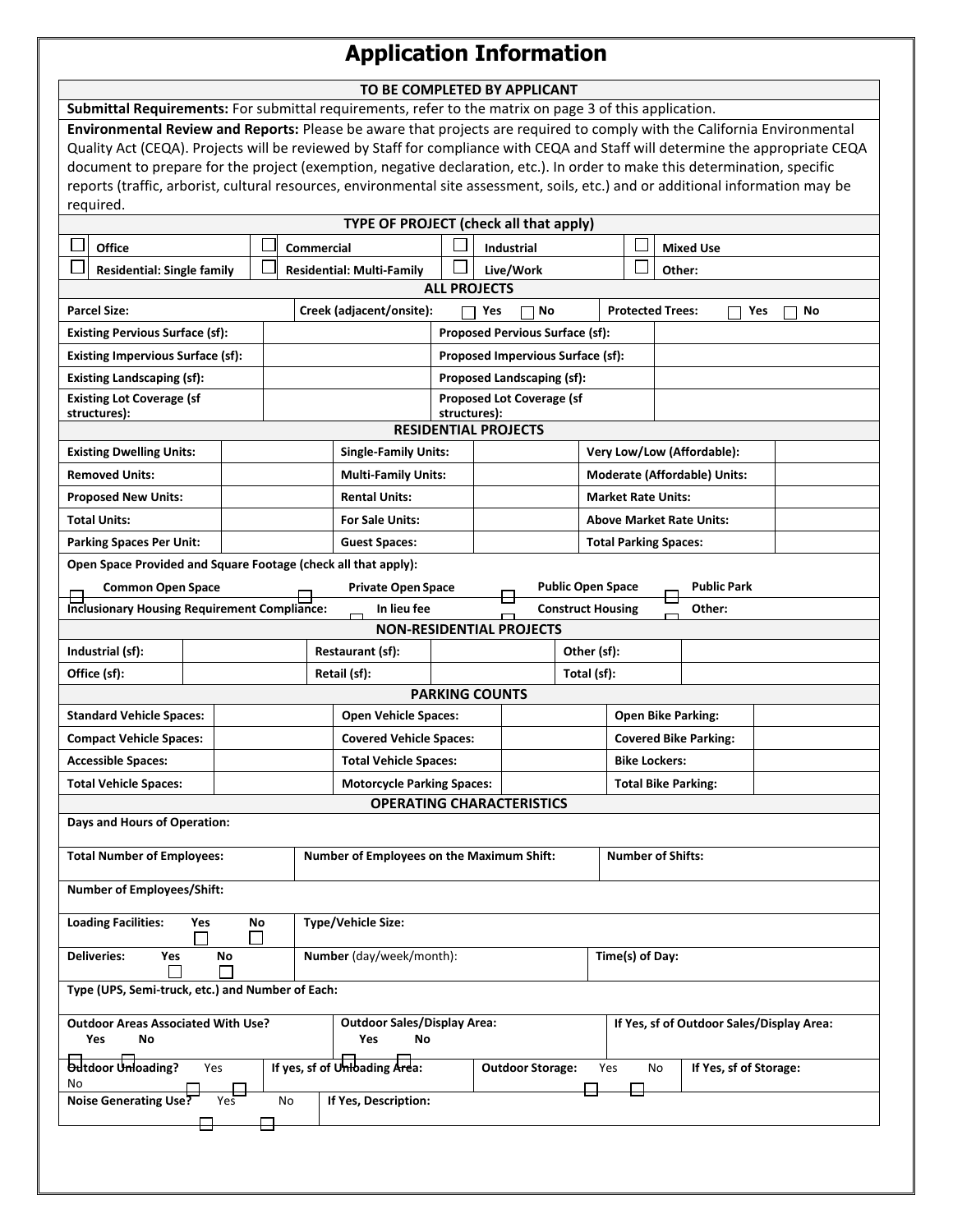### **Applicant Acknowledgement**

I, the undersigned, hereby state that I am the owner of record of the affected property or a duly authorized agent of the property owner(s) (signed letter(s) of authorization enclosed with application packet) and have the authority to process this application. All interested and effected owners, lenders, etc. have been notified of the filing of this application. To the best of my knowledge all information submitted as part of this application is true and accurate.

| <b>Applicant Name (Print):</b> |  |
|--------------------------------|--|
|--------------------------------|--|

Applicant Signature: **Applicant Signature: Pate: Date:** 

# **Indemnification Agreement**

As part of this application, the applicant agrees to defend, indemnify, and hold harmless the Town of Windsor, its agents, officers, council members, employees, boards, commissions and Council from any claim, action or proceeding brought against any of the foregoing individuals or entities, the purpose of which is to attack, set aside, void or annul any approval of the application or related decision, or the adoption of any environmental documents or negative declaration which relates to the approval. This indemnification shall include, but is not limited to, all damages, costs, expenses, attorney fees or expert witness fees that may be awarded to the prevailing party arising out of or in connection with the approval of the application or related decision, whether or not there is concurrent, passive or active negligence on the part of the Town, its agents, officers, council members, employees, boards, commissions and Council. If for any reason, any portion of this indemnification agreement is held to be void or unenforceable by a court of competent jurisdiction, the remainder of the agreement shall remain in full force and effect.

The Town of Windsor shall have the right to appear and defend its interests in any action through its Town Attorney or outside counsel. The applicant shall not be required to reimburse the Town for attorney's fees incurred by Town Attorney or the Town's outside counsel if the Town chooses to appear and defend itself in the litigation.

**I have read and agree with all of the above.**

**Applicant Name (Print): Applicant Signature: Applicant Signature: Date: Date:** 

| <b>To Be Completed by Staff</b>  |                                  |                                                    |  |  |  |  |
|----------------------------------|----------------------------------|----------------------------------------------------|--|--|--|--|
| <b>General Plan Designation:</b> | <b>Zoning District:</b>          | <b>Specific Plan/General Plan Special</b><br>Area: |  |  |  |  |
| <b>Airport Zone:</b>             | <b>Flood (FIRM Designation):</b> |                                                    |  |  |  |  |
| Creek On-Site/Adjacent:          |                                  |                                                    |  |  |  |  |
| <b>Protected Trees:</b>          |                                  |                                                    |  |  |  |  |
| Notes:                           |                                  |                                                    |  |  |  |  |
|                                  |                                  |                                                    |  |  |  |  |
|                                  |                                  |                                                    |  |  |  |  |
|                                  |                                  |                                                    |  |  |  |  |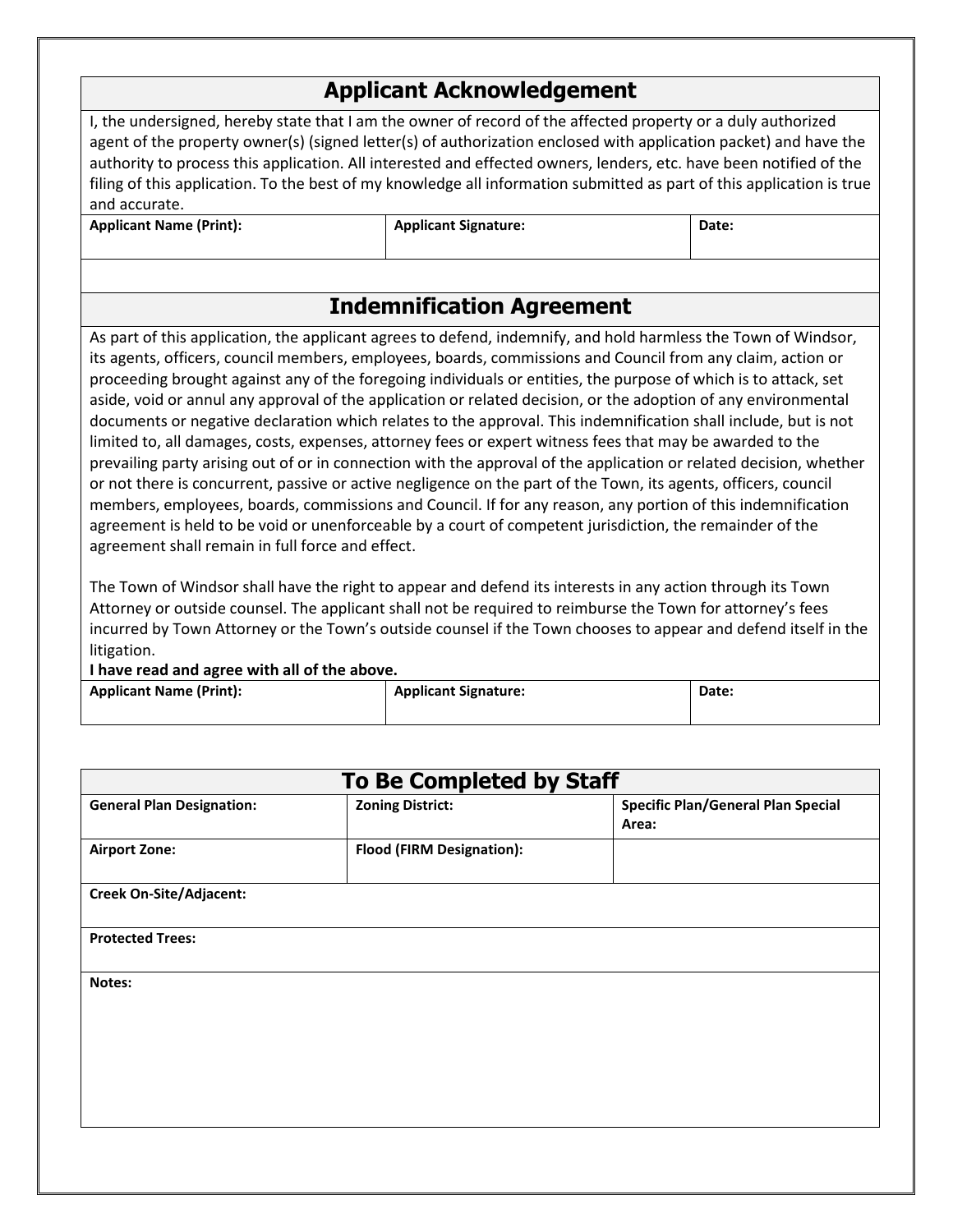# **Submittal Requirements**

**Recommendation:** Prior to submitting an application, discuss your project with Staff to determine the fees (sewer, water, inlieu park fees, traffic impact fees, etc.) that may be required for your project. In addition, ask about requirements for street trees, sidewalk repairs, drainage issues, frontage improvements, etc.

- 1. Items marked (X) are typically required for a complete application and are required upon application submittal unless their deletion is approved by staff.
- 2. Information in addition to the items identified below may be required at the discretion of staff in order to fully evaluate the project and/or to conduct required environmental review for the project. This may include, but is not limited to additional types of plans, reports, andstudies.
- 3. Please review the application packet prior to submittal to the Town. Application packets that do not include the required materials may not be accepted for processing.
- 4. Please do not submit spiral bound application materials. Materials may be stapled or clipped.

**Project Statement:** The purpose of the written project statement is to assist Staff, decision makers, and the public in understanding the project. A detailed Project Statement is required as this allows Staff to: analyze the project for consistency with Town requirements; identify potential project impacts; determine the type of environmental review required; and identify additional information (plans, reports, studies, etc.) required to complete the application

|                                                                                                                                                                                         | <b>APPLICATION TYPE</b> |                                       |                          |              |                                        |                                 |                         |              |  |
|-----------------------------------------------------------------------------------------------------------------------------------------------------------------------------------------|-------------------------|---------------------------------------|--------------------------|--------------|----------------------------------------|---------------------------------|-------------------------|--------------|--|
| <b>Submittal</b><br><b>Document</b>                                                                                                                                                     | Design<br><b>Review</b> | <b>General Plan</b><br>Amend<br>(GPA) | Lot Line Adjust<br>(LLA) | Rezone       | <b>Rezone to</b><br>Planned<br>Develop | Subdivision<br>Map<br>(1)(2)(3) | <b>Use Permit</b>       | Variance     |  |
| <b>Project Statement</b>                                                                                                                                                                | X                       | X                                     | $\mathbf{x}$             | $\mathbf x$  | X                                      | $\boldsymbol{x}$                | X                       | X            |  |
| <b>Building Elevations</b>                                                                                                                                                              | X                       |                                       |                          |              | X                                      |                                 | X                       | $\mathbf x$  |  |
| <b>Floor Plan</b>                                                                                                                                                                       | X                       |                                       |                          |              | X                                      |                                 | X                       | X            |  |
| LID / PSWMP (4)                                                                                                                                                                         | X                       |                                       |                          |              | X                                      | $\mathbf{x}$                    | X                       |              |  |
| <b>Grading &amp; Drainage</b><br>Plan                                                                                                                                                   | X                       |                                       |                          |              | X                                      | $\boldsymbol{\mathsf{x}}$       |                         |              |  |
| Landscape Plan                                                                                                                                                                          | $\overline{\mathbf{x}}$ |                                       |                          |              | X                                      |                                 | $\boldsymbol{x}$        | $\mathbf x$  |  |
| <b>Site Plan</b>                                                                                                                                                                        | X                       | X                                     | X                        | $\mathbf x$  | X                                      |                                 | X                       | X            |  |
| Details-<br>Architectural                                                                                                                                                               | X                       |                                       |                          |              | X                                      |                                 |                         |              |  |
| <b>Details - Fence</b>                                                                                                                                                                  | X                       |                                       |                          |              | X                                      |                                 | $\boldsymbol{x}$        |              |  |
| Details - Sign                                                                                                                                                                          | $\overline{\mathbf{x}}$ |                                       |                          |              | X                                      |                                 | $\overline{\mathbf{x}}$ |              |  |
| Topography                                                                                                                                                                              | X                       |                                       |                          |              | X                                      | X                               | X                       |              |  |
| <b>Street Sections</b>                                                                                                                                                                  |                         |                                       |                          |              |                                        | X                               |                         |              |  |
| <b>Tentative Map</b>                                                                                                                                                                    |                         |                                       |                          |              |                                        | X                               |                         |              |  |
| <b>LID Checklist</b>                                                                                                                                                                    |                         |                                       |                          |              |                                        |                                 |                         |              |  |
| Preliminary<br>Title Report (5)                                                                                                                                                         | X                       | X                                     | X                        | $\mathbf{x}$ | X                                      | $\boldsymbol{\mathsf{x}}$       | $\mathbf{x}$            | $\mathsf{x}$ |  |
| <b>Colors &amp; Materials</b><br><b>Board</b>                                                                                                                                           | X                       |                                       |                          |              | X                                      |                                 | X                       |              |  |
| Paper Plans Sets -<br><b>Initial Submittal</b><br>24" x 36"                                                                                                                             | 10                      | 10                                    | 10                       | 10           | 10                                     | 10                              | 10                      | 10           |  |
| Paper Plan Set-Initial<br><b>Submittal</b><br>$11^{\prime\prime} \times 17^{\prime\prime}$                                                                                              | 1                       | $\mathbf{1}$                          | 1                        | 1            | $\mathbf{1}$                           | $\mathbf{1}$                    | 1                       | 1            |  |
| <b>Text Documents</b><br>8 1/2" x 11" only                                                                                                                                              | $\mathbf{1}$            | $\mathbf{1}$                          | $\mathbf{1}$             | 1            | $\mathbf{1}$                           | $\mathbf{1}$                    | $\mathbf{1}$            | $\mathbf{1}$ |  |
| <b>Electronic Submittal</b><br>(flash drive)                                                                                                                                            | $\mathbf{1}$            | $\mathbf{1}$                          | 1                        | 1            | 1                                      | 1                               | 1                       | 1            |  |
| For Tentative Parcel Maps refer to Windsor Subdivision Ordinance section 16-8-500.<br>(1)<br>(3) Eas Tantative Cubdivision Mans refer to Windoos Cubdivision Ordinance costiga 16.0.400 |                         |                                       |                          |              |                                        |                                 |                         |              |  |

(2) For Tentative Subdivision Maps refer to Windsor Subdivision Ordinance section 16-8-400.

(3) Tentative maps are required to be prepared by a licensed civil engineer or land surveyor.

(4) If LID Checklist triggers LID provide LID and SW LID (Storm Water Low Impact Development)

(5) Dated within 6 months of application submittal date.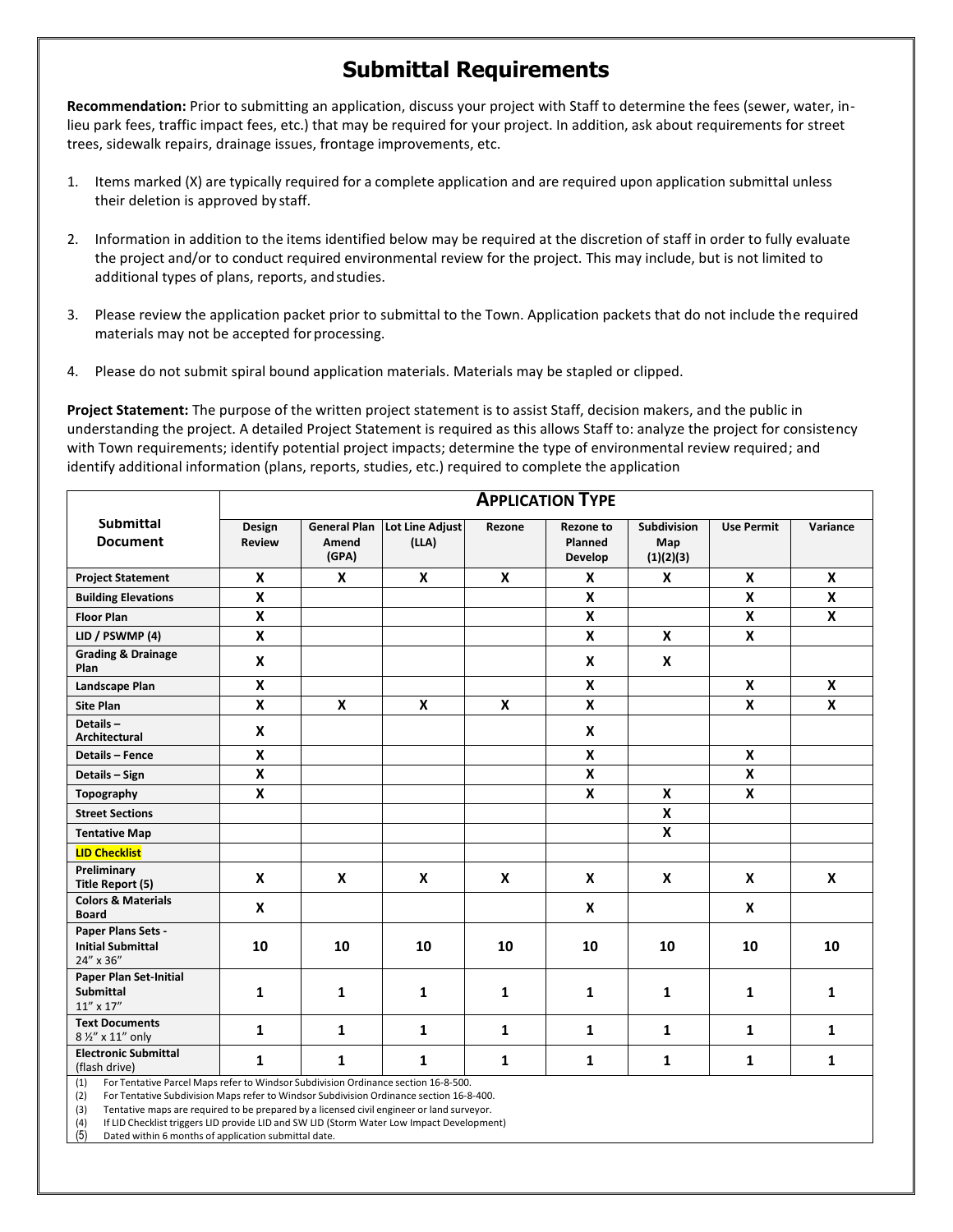## **Submittal Document Contents**

|                  | <b>Proposal Statement</b>                                                                                                                         |
|------------------|---------------------------------------------------------------------------------------------------------------------------------------------------|
|                  | Assessor's parcel number(s)                                                                                                                       |
|                  | Property address                                                                                                                                  |
|                  | Detailed description of the project                                                                                                               |
|                  | Entitlements requested (Use Permit, Design Review, Subdivision, Merger, etc.) and the reason                                                      |
|                  | Opportunities and Constraints Map (include the following information as applicable to the site)                                                   |
|                  | Natural constraints (creeks, trees, natural drainage areas, seismic hazards, etc.)                                                                |
|                  | Built constraints (existing structures, utilities, railroad, etc.)                                                                                |
|                  | Easements                                                                                                                                         |
|                  | Surrounding properties and constraints associated with the project within 300 feet of the project boundaries                                      |
|                  | <b>LID Checklist</b>                                                                                                                              |
|                  | North Arrow and Scale                                                                                                                             |
|                  | <b>Preliminary Grading and Drainage Plan</b>                                                                                                      |
|                  | Site layout with project boundary                                                                                                                 |
|                  | Existing topography                                                                                                                               |
|                  | Proposed grading                                                                                                                                  |
|                  | Existing and proposed drainage with creeks and drainage channels                                                                                  |
|                  | Note: Preliminary Drainage Report is required for projects with creeks or drainage channels                                                       |
|                  | LID / PSWMP                                                                                                                                       |
|                  | Protected trees with preservation measures and tree protection zones                                                                              |
|                  | North Arrow and Scale                                                                                                                             |
|                  | Project Information: project name; property address; design professionals name; address; phone number; and                                        |
|                  | email address                                                                                                                                     |
|                  | Plan dates, including any subsequent revision dates                                                                                               |
| <b>Site Plan</b> |                                                                                                                                                   |
|                  | Drawn by licensed professional or applicant depending on the nature of the project, to be determined by Planning staff.                           |
|                  | Site layout with project boundary                                                                                                                 |
|                  | Topography                                                                                                                                        |
|                  | Location of improvements, including buildings/structures footprints, curb, gutter and sidewalk, parking,<br>driveways, drive aisles and curb cuts |
|                  | Dimensions of parcel, lots, driveways, parking spaces, drive aisles, buildings/structures, and setbacks from                                      |
|                  | property lines and between buildings/structures                                                                                                   |
|                  | Accessible path of travel and parking                                                                                                             |
|                  | Location of easements with description and dimensions                                                                                             |
|                  | Location of all proposed uses                                                                                                                     |
|                  | Protected trees with preservation measures and tree protection zones                                                                              |
| ┕                | Location of 100 year floodplain and floodway (if applicable)                                                                                      |
|                  | Landscape areas (also note the square footage of each landscape area)                                                                             |
|                  | Sight lines at driveways and street intersections                                                                                                 |
|                  | North Arrow and Scale                                                                                                                             |
|                  | <b>Project Summary</b>                                                                                                                            |
|                  | Residential Project : type and number of units, square footage of unit types                                                                      |
|                  | Commercial Project: number of tenant spaces, square footage of each tenant space, total project sf                                                |
|                  | Mixed Use Project: all of the above as applicable to the project                                                                                  |
|                  | <b>Preliminary Landscape Plan</b><br>Note: lawn/sod areas should be very limited or eliminated                                                    |
|                  | Base site plan, including roads, drive aisles, parking, sidewalks and building/structure footprints                                               |
|                  | Existing and proposed plants, including any plantings to be removed (identify existing vegetation as "to remain"                                  |
|                  | or "to be removed")                                                                                                                               |
|                  | Location of trees to be preserved with tree protection zone (TPZ) identified                                                                      |
|                  | Plant legend with plant symbol, common and scientific name of each species, plant size, and number to be                                          |
|                  | planted                                                                                                                                           |
|                  | General Notes, including spacing and sizing of plant materials to ensure coverage within a three-year period and<br>tree preservation             |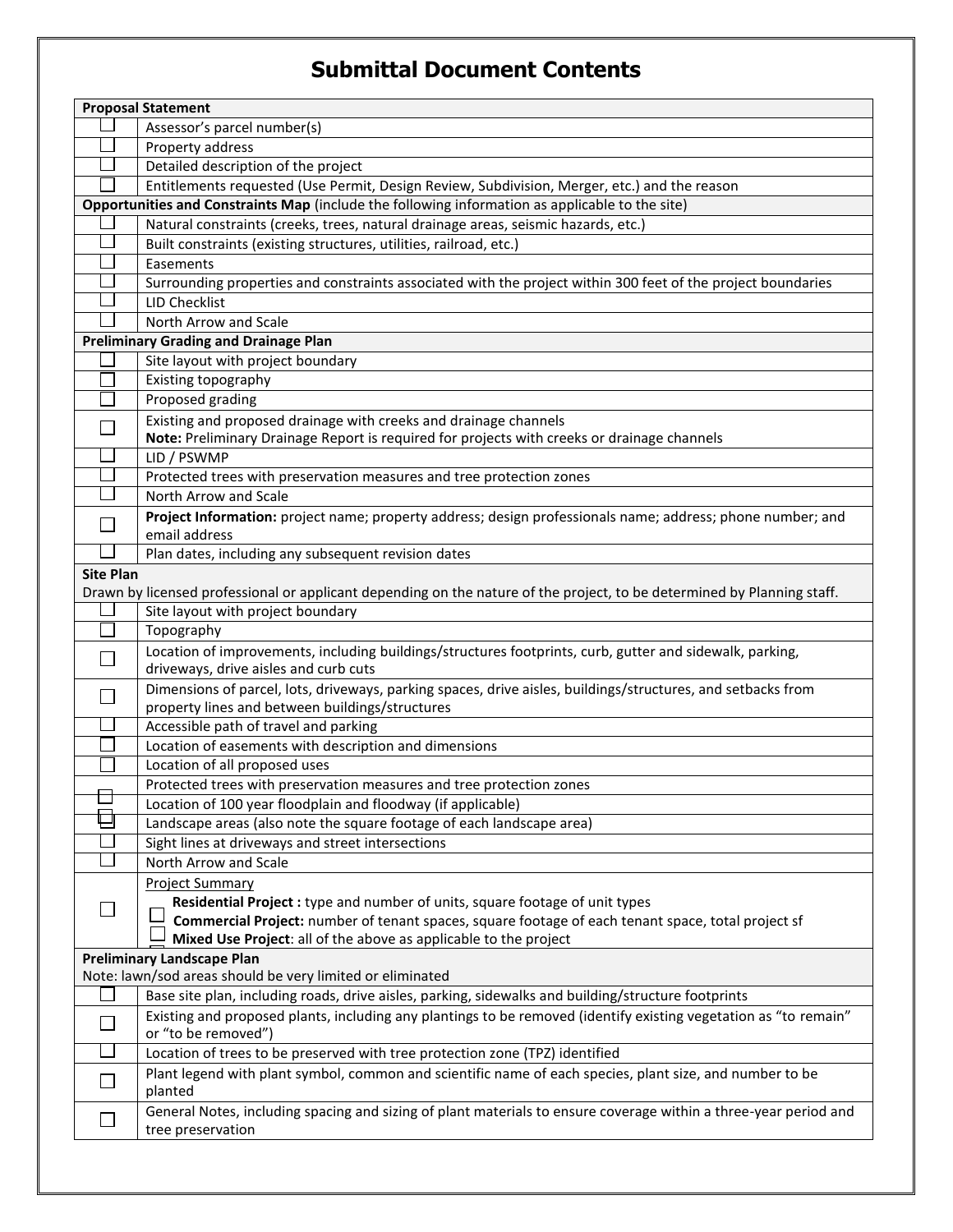|                             | North Arrow and Scale                                                                                                     |
|-----------------------------|---------------------------------------------------------------------------------------------------------------------------|
|                             | Project Information: project name; property address; design professionals name; address; phone number; and                |
|                             | email address                                                                                                             |
|                             | Plan dates, including any subsequent revision dates                                                                       |
|                             | <b>Preliminary Irrigation Plan</b>                                                                                        |
|                             | Base site plan, including roads, drive aisles, parking, sidewalks and building/structure footprints                       |
|                             | Location, size and type of irrigation (drip, bubbler, etc.), irrigation controller                                        |
|                             | Use of reclaimed water (if used, note this on the plans)                                                                  |
| $\sim$                      | Requires compliance with Town standards, planting of appropriate plant materials which must be noted on the               |
|                             | plans.                                                                                                                    |
|                             | Preliminary CALGreen and WELO compliance, including water budget and water use calculations                               |
|                             | North Arrow and Scale                                                                                                     |
| $\mathcal{L}_{\mathcal{A}}$ | Project Information: project name; property address; design professionals name; address; phone number; and                |
|                             | email address                                                                                                             |
|                             | Plan dates, including any subsequent revision dates                                                                       |
|                             | <b>Building Elevations</b>                                                                                                |
|                             | Required for all new multi-family, commercial, industrial, and planned development projects, and additions and exterior   |
|                             | modifications to commercial and industrial structures.                                                                    |
|                             | Drawings of all elevations                                                                                                |
|                             | Materials and colors noted                                                                                                |
|                             | Dimensions noted                                                                                                          |
|                             | Drawn to scale                                                                                                            |
|                             | <b>Reports and Studies</b>                                                                                                |
|                             | In order to comply with the requirements of the California Environmental Quality Act (CEQA), certain reports and studies  |
|                             | may be required. A list of possible reports and studies are listed below. It is recommended that you discuss your project |
|                             | with Staff prior to submitting an application to learn the reports and/or studies that may be required for your project.  |
|                             | <b>Air Quality Analysis</b>                                                                                               |
|                             | Arborist Report (prepared by certified arborist)                                                                          |
|                             | Location of protected trees on the site<br>٠                                                                              |
|                             | Complete description of all trees on the site, including the scientific and common names, health rating,<br>٠             |
|                             | structural rating, general health, trunk circumference                                                                    |
|                             | Identification of trees to be removed and basis for the removal<br>٠                                                      |
|                             | Identification of trees to remain and recommendations for care and maintenance before, during and after<br>٠              |
|                             | construction                                                                                                              |
|                             | Location of tree protection zone(s) (TPZ)<br>٠                                                                            |
|                             | Site plan with the proposed project and location of protected trees<br>٠                                                  |
|                             | For additional information refer to Zoning Ordinance section 27.36: Tree Preservation and Protection                      |
|                             | <b>Biological Assessment</b>                                                                                              |
|                             | <b>Cultural Resources Study</b>                                                                                           |
|                             | <b>CALGreen Checklist</b>                                                                                                 |
|                             | Drainage/Creek Analysis (Sonoma County Water Agency)                                                                      |
|                             | <b>Greenhouse Gas Emissions Analysis</b>                                                                                  |
|                             | <b>Noise/Acoustical Analysis</b>                                                                                          |
|                             | <b>Phase 1 Environmental Site Assessment (ESA)</b>                                                                        |
|                             | <b>Sewer Capacity Analysis</b>                                                                                            |
|                             | <b>Topography and 100 Year Flood Plain</b>                                                                                |
|                             | <b>Traffic Impact Study</b>                                                                                               |
|                             | <b>Water Demand Analysis</b>                                                                                              |
|                             | Water Efficient Landscape Ordinance (WELO) Compliance - preliminary calculations                                          |
|                             | Other:                                                                                                                    |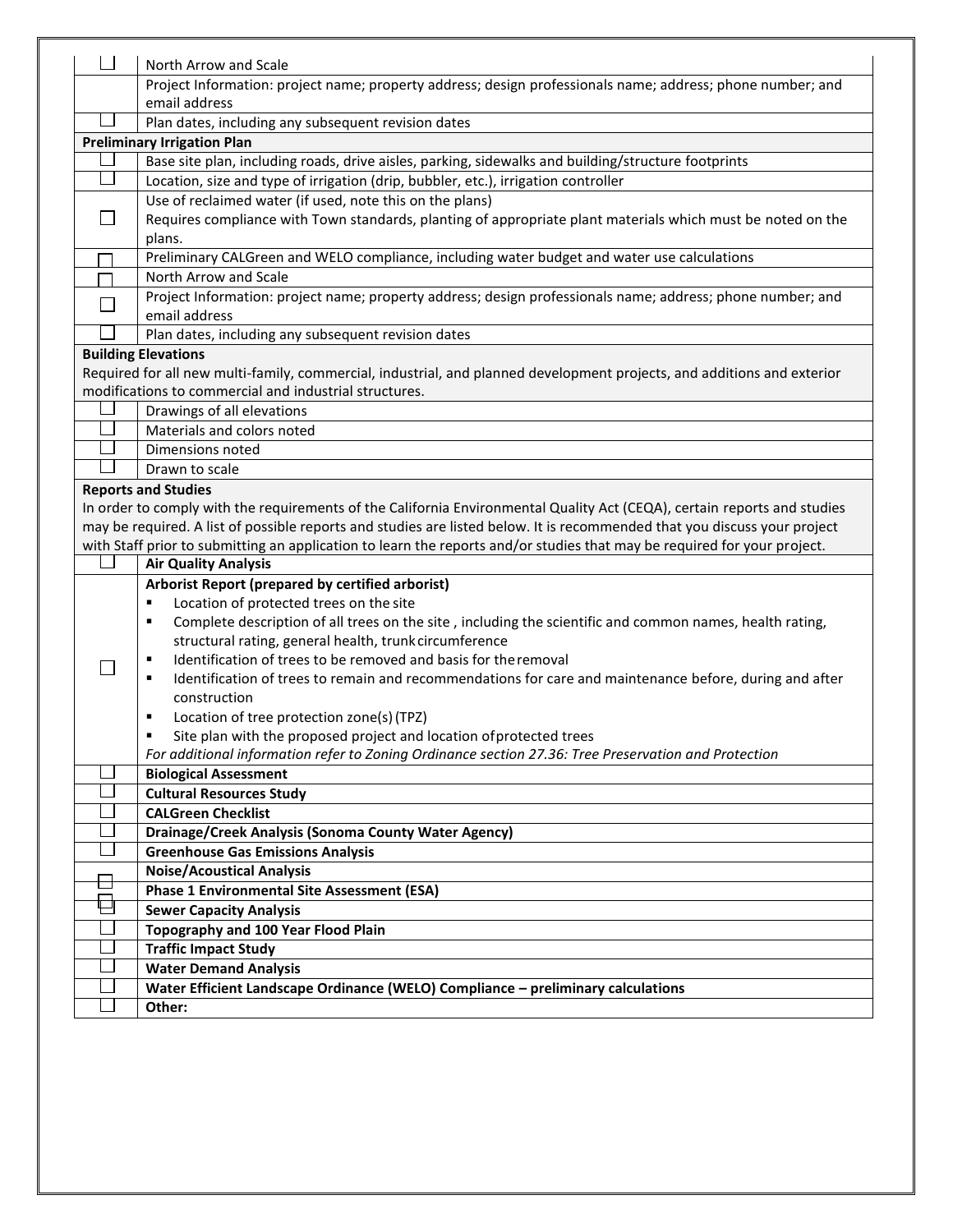| <b>TOWN OF</b><br>WINDSO                                   | <b>Community Development Department</b><br>9291 Old Redwood Highway<br>P.O. Box 100<br>Windsor, CA 95492-0100<br>Planning: (707) 838-1021 / Fax: (707) 838-7349<br>Website: townofwindsor.com |                      |                                  |                |  |
|------------------------------------------------------------|-----------------------------------------------------------------------------------------------------------------------------------------------------------------------------------------------|----------------------|----------------------------------|----------------|--|
|                                                            |                                                                                                                                                                                               |                      |                                  |                |  |
|                                                            | <b>Property Owner Authorization</b><br>Property owners desiring to authorize individuals to represent them in conjunction with any application or                                             |                      |                                  |                |  |
|                                                            | matter before the Town of Windsor shall provide written authorization on this form for each individual or firm                                                                                |                      |                                  |                |  |
|                                                            | authorized, and shall specifically note any restrictions upon the authorized person.                                                                                                          |                      |                                  |                |  |
| <b>Name of Authorized Person/Firm:</b>                     |                                                                                                                                                                                               | <b>Phone Number:</b> |                                  |                |  |
| <b>Authorized Person/Firm Mailing Address:</b>             |                                                                                                                                                                                               |                      |                                  |                |  |
| <b>Authorized Person/Firm Email Address:</b>               |                                                                                                                                                                                               |                      |                                  |                |  |
| <b>Authorized By (Property Owner Name):</b>                |                                                                                                                                                                                               | <b>Phone Number:</b> |                                  |                |  |
| <b>Property Owner Mailing Address:</b>                     |                                                                                                                                                                                               |                      |                                  |                |  |
| <b>Property Owner Email Address:</b>                       |                                                                                                                                                                                               |                      |                                  |                |  |
| Authorized As (check all that apply):                      |                                                                                                                                                                                               |                      |                                  |                |  |
| Agent<br>Buyer                                             | Lessee                                                                                                                                                                                        | Other:               |                                  |                |  |
| Authorized to Request (check all entitlements that apply): |                                                                                                                                                                                               |                      |                                  |                |  |
| Design Review<br>Subdivision                               | <b>General Plan Amendment</b><br>Use Permit                                                                                                                                                   | Other:               | Rezoning                         |                |  |
| Project Name for Request:                                  |                                                                                                                                                                                               |                      | <b>Property APN for Request:</b> |                |  |
|                                                            |                                                                                                                                                                                               |                      |                                  |                |  |
| <b>Property Address for Request:</b>                       |                                                                                                                                                                                               |                      |                                  |                |  |
| <b>Duration of Authorization (check one):</b>              |                                                                                                                                                                                               |                      |                                  |                |  |
| Unrestricted                                               | Valid Until (month/day/year):                                                                                                                                                                 |                      |                                  |                |  |
| <b>Check</b>                                               | <b>Type of Authorization</b>                                                                                                                                                                  |                      |                                  | <b>Initial</b> |  |
|                                                            | I do further authorize the above named person/firm as follows (check all boxes that apply and initial):                                                                                       |                      |                                  |                |  |
| application                                                | File any/all papers in conjunction with aforementioned request including signing the                                                                                                          |                      |                                  |                |  |
|                                                            | Speak on behalf and/or represent the owner at any staff and/or public meeting/hearing.                                                                                                        |                      |                                  |                |  |
|                                                            | Sign any/all papers on my behalf, with the exception of the application form and/or legal<br>documents requiring the property owner's signature.                                              |                      |                                  |                |  |
| Other (Please specify):                                    |                                                                                                                                                                                               |                      |                                  |                |  |
| <b>Property Owner Signature:</b>                           |                                                                                                                                                                                               |                      | <b>Date Authorized:</b>          |                |  |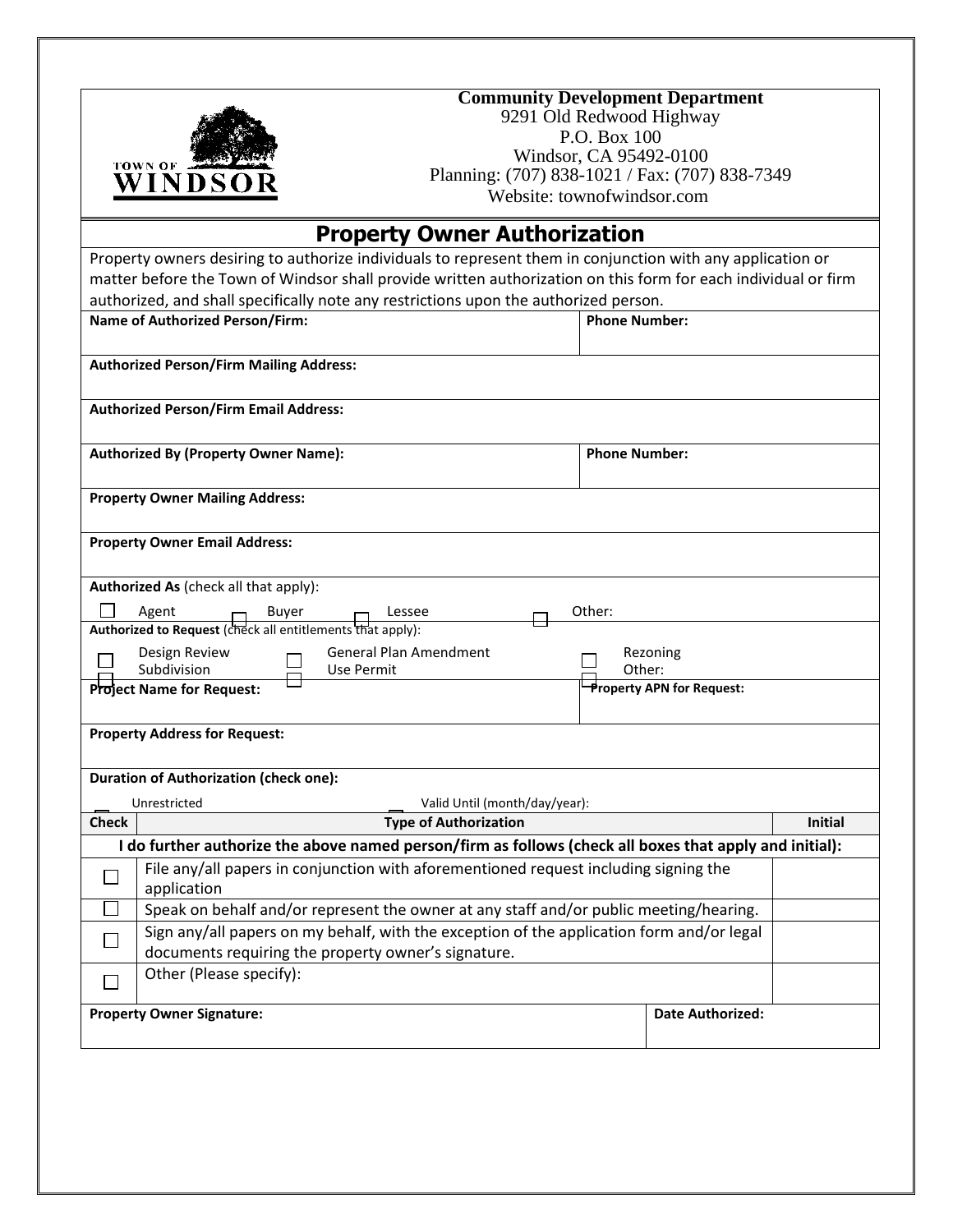

### **Community Development Department**

9291 Old Redwood Highway P.O. Box 100 Windsor, CA 95492-0100 Planning: (707) 838-1021 / Fax: (707) 838-7349 Website: townofwindsor.com

| <b>Town Attorney Agreement</b><br>(Uniform Application and Fee Addendum)                                                                                                                                                                                                                       |                                                                                                                                                                         |  |  |  |  |  |  |
|------------------------------------------------------------------------------------------------------------------------------------------------------------------------------------------------------------------------------------------------------------------------------------------------|-------------------------------------------------------------------------------------------------------------------------------------------------------------------------|--|--|--|--|--|--|
| <b>Project Name:</b>                                                                                                                                                                                                                                                                           | <b>File No.:</b>                                                                                                                                                        |  |  |  |  |  |  |
| <b>Project Address:</b>                                                                                                                                                                                                                                                                        | <b>Project Assessor's Parcel Number:</b>                                                                                                                                |  |  |  |  |  |  |
|                                                                                                                                                                                                                                                                                                |                                                                                                                                                                         |  |  |  |  |  |  |
| The Town Council adopted Resolution 1559-03. This Resolution authorized a cost recovery system for time<br>spent by the Town Attorney when reviewing staff reports or other documents related to development<br>applications processed by the Planning Department.                             |                                                                                                                                                                         |  |  |  |  |  |  |
| To comply with the Council's direction, the Planning Department will collect a deposit of \$_____to cover the<br>cost of the Town Attorney's time to review these documents.                                                                                                                   |                                                                                                                                                                         |  |  |  |  |  |  |
| The following language now applies to all major applications that are submitted to the Planning Department.<br>Major applications are General Plan Amendments, Rezoning, Planning Units Developments, Tentative<br>Subdivision Maps, Tentative Parcel Maps, and Major Conditional Use Permits. |                                                                                                                                                                         |  |  |  |  |  |  |
| ٠                                                                                                                                                                                                                                                                                              | Applicant agrees to be responsible for the payment of all Town Attorney costs and fees, both<br>direct and indirect, associated with the processing of this application |  |  |  |  |  |  |
| In addition to the initial deposit made at the time of the application submittal, the applicant<br>٠<br>may be required to make further deposits for anticipated work. Invoices are due and payable<br>within thirty (30) days. No work shall proceed until deposits are received.             |                                                                                                                                                                         |  |  |  |  |  |  |
| Any portion of this deposit that is not used by the Town Attorney will be refunded to the applicant.<br>I have read this information and agree to submit the deposit as described above.                                                                                                       |                                                                                                                                                                         |  |  |  |  |  |  |
| <b>Applicant Name (Print):</b>                                                                                                                                                                                                                                                                 |                                                                                                                                                                         |  |  |  |  |  |  |
| <b>Applicant Signature:</b><br>Date:                                                                                                                                                                                                                                                           |                                                                                                                                                                         |  |  |  |  |  |  |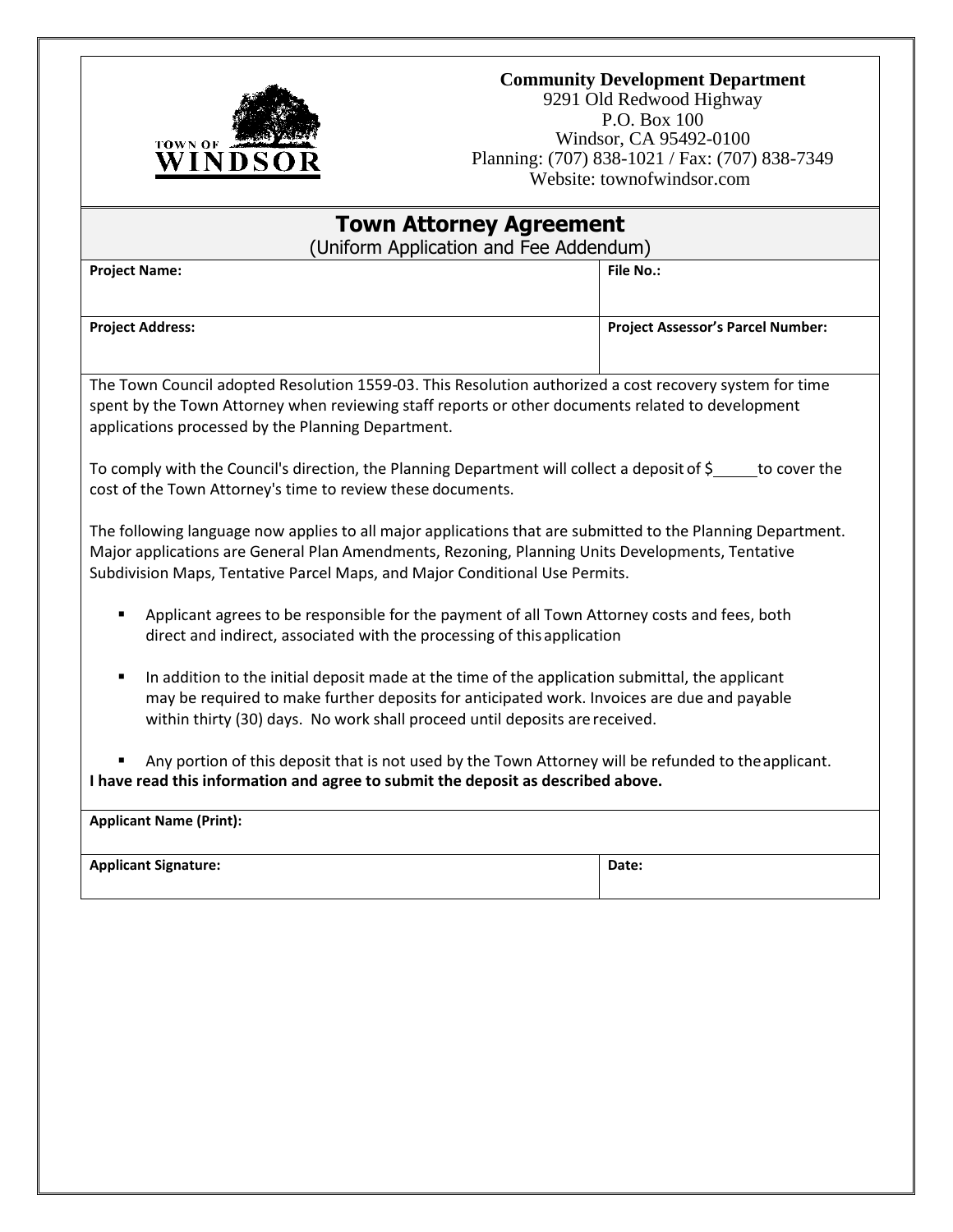

### **Community Development Department**

9291 Old Redwood Highway P.O. Box 100 Windsor, CA 95492-0100 Planning: (707) 838-1021 / Fax: (707) 838-7349 Website: townofwindsor.com

|                                     |                                  | <b>On-Site Sign Notice of Intent to Develop Sign</b>                                                                                                                                                       |  |  |  |  |  |
|-------------------------------------|----------------------------------|------------------------------------------------------------------------------------------------------------------------------------------------------------------------------------------------------------|--|--|--|--|--|
| <b>Project Name:</b>                |                                  | <b>File No.:</b>                                                                                                                                                                                           |  |  |  |  |  |
| <b>Project Address:</b>             |                                  | <b>Project Assessor Parcel Number:</b>                                                                                                                                                                     |  |  |  |  |  |
| <b>Notice of Public</b>             |                                  | Notification of Public Hearings is a legally mandated process to ensure that the public is made aware, in advance,                                                                                         |  |  |  |  |  |
| <b>Hearing</b>                      |                                  | that a proposed project will be considered by a decision-making body in a public forum. As one means of giving                                                                                             |  |  |  |  |  |
| Required                            |                                  | notice, a sign must be installed on the site of the proposed project in advance of the public hearing.                                                                                                     |  |  |  |  |  |
| <b>Notice Content</b>               |                                  | The sign must describe the proposed project and give the date, time and location of the public hearing. Planning<br>staff provides the content for the required onsite "Notice of Intent to Develop" sign. |  |  |  |  |  |
| <b>When Required</b>                |                                  | A public hearing must be held when a proposed action involves rezoning, prezoning, General Plan Amendment,<br>subdivision, some use permits or other proposed actions, which provide for public comment.   |  |  |  |  |  |
| <b>Timing of Posting</b>            |                                  | At a minimum, signs are required to be posted at least 10 days prior to public meetings or hearings. Earlier sign<br>installation may be required to meet special noticing requirements.                   |  |  |  |  |  |
| More than one<br>public hearing     | subsequent public hearings.      | If a proposed action requires more than one public hearing, the sign text must be updated at least 10 days prior to                                                                                        |  |  |  |  |  |
| <b>Sign Contract</b>                |                                  | The applicant will provide the Planner with a copy of the sign contract for the design, installation, and removal of                                                                                       |  |  |  |  |  |
| Required                            | information for the onsite sign. | the onsite sign by a sign company. Planning staff will contact the sign company to provide the required                                                                                                    |  |  |  |  |  |
| <b>Sign Removal</b>                 |                                  | The sign is required to be removed from the site within 15 days of final action being taken on the project. The                                                                                            |  |  |  |  |  |
| Required                            |                                  | removal of the sign is the responsibility of the project applicant and should be included as part of the required                                                                                          |  |  |  |  |  |
|                                     | sign contract.                   |                                                                                                                                                                                                            |  |  |  |  |  |
|                                     |                                  | <b>Sign Specifications</b>                                                                                                                                                                                 |  |  |  |  |  |
| Sign Size: 6,000 to 20,000sf parcel |                                  | 12 square feet                                                                                                                                                                                             |  |  |  |  |  |
| Sign Size: 20,000 to 1 acre parcel  |                                  | 24 square feet                                                                                                                                                                                             |  |  |  |  |  |
| Sign Size: +1 acre parcel           |                                  | 32 square feet                                                                                                                                                                                             |  |  |  |  |  |
| Height                              |                                  | Not to exceed 6 ft in total height                                                                                                                                                                         |  |  |  |  |  |
| <b>Lighting</b>                     |                                  | Shall not be lighted                                                                                                                                                                                       |  |  |  |  |  |
|                                     |                                  | Not less than 1 foot inside the property line                                                                                                                                                              |  |  |  |  |  |
| Location: Commercial / Industrial   |                                  | In most visible area                                                                                                                                                                                       |  |  |  |  |  |
|                                     |                                  | Not within the vision triangle required by Zoning Ordinance section 27.20.050E(1)(2)                                                                                                                       |  |  |  |  |  |
|                                     |                                  | and Figure 3-2                                                                                                                                                                                             |  |  |  |  |  |
|                                     |                                  | Not less than 5 feet inside the property line                                                                                                                                                              |  |  |  |  |  |
| <b>Location: Residential</b>        |                                  | In most visible area                                                                                                                                                                                       |  |  |  |  |  |
|                                     |                                  | Not within the vision triangle                                                                                                                                                                             |  |  |  |  |  |
| <b>Multiple street frontages</b>    |                                  | One sign for each street frontage                                                                                                                                                                          |  |  |  |  |  |
| Removal                             |                                  | Within 15 days of final action taken on the project.                                                                                                                                                       |  |  |  |  |  |
| <b>Verification of Posting</b>      |                                  | On or before the required date of installation, the applicant or the applicant's                                                                                                                           |  |  |  |  |  |
|                                     |                                  | representative shall submit to the Planning Division an affidavit confirming installation                                                                                                                  |  |  |  |  |  |
|                                     |                                  | of the onsite sign.                                                                                                                                                                                        |  |  |  |  |  |
| Installation                        |                                  | Minimum of 18" in the ground, set in sand                                                                                                                                                                  |  |  |  |  |  |
|                                     |                                  | <b>Design Standards</b>                                                                                                                                                                                    |  |  |  |  |  |
|                                     |                                  | Area of copy shall comply with the design standardsbelow.                                                                                                                                                  |  |  |  |  |  |
| <b>Board Materials</b>              |                                  | Painted plywood, sentra, porcelain, medium density overlay (MDO)                                                                                                                                           |  |  |  |  |  |
| <b>Color: Background</b>            |                                  | Seamist green (Dupont #B8046/aka General Motors 95 Chevy #46/7156)                                                                                                                                         |  |  |  |  |  |
| <b>Color: Copy</b>                  |                                  | White lettering                                                                                                                                                                                            |  |  |  |  |  |
| <b>Font Size:</b>                   |                                  | Title: 3.25" Other: 2.75"                                                                                                                                                                                  |  |  |  |  |  |
| Logo                                |                                  | Official Town of Windsor seal and logo                                                                                                                                                                     |  |  |  |  |  |
| <b>Type Style</b>                   |                                  | <b>Univers Condensed</b>                                                                                                                                                                                   |  |  |  |  |  |